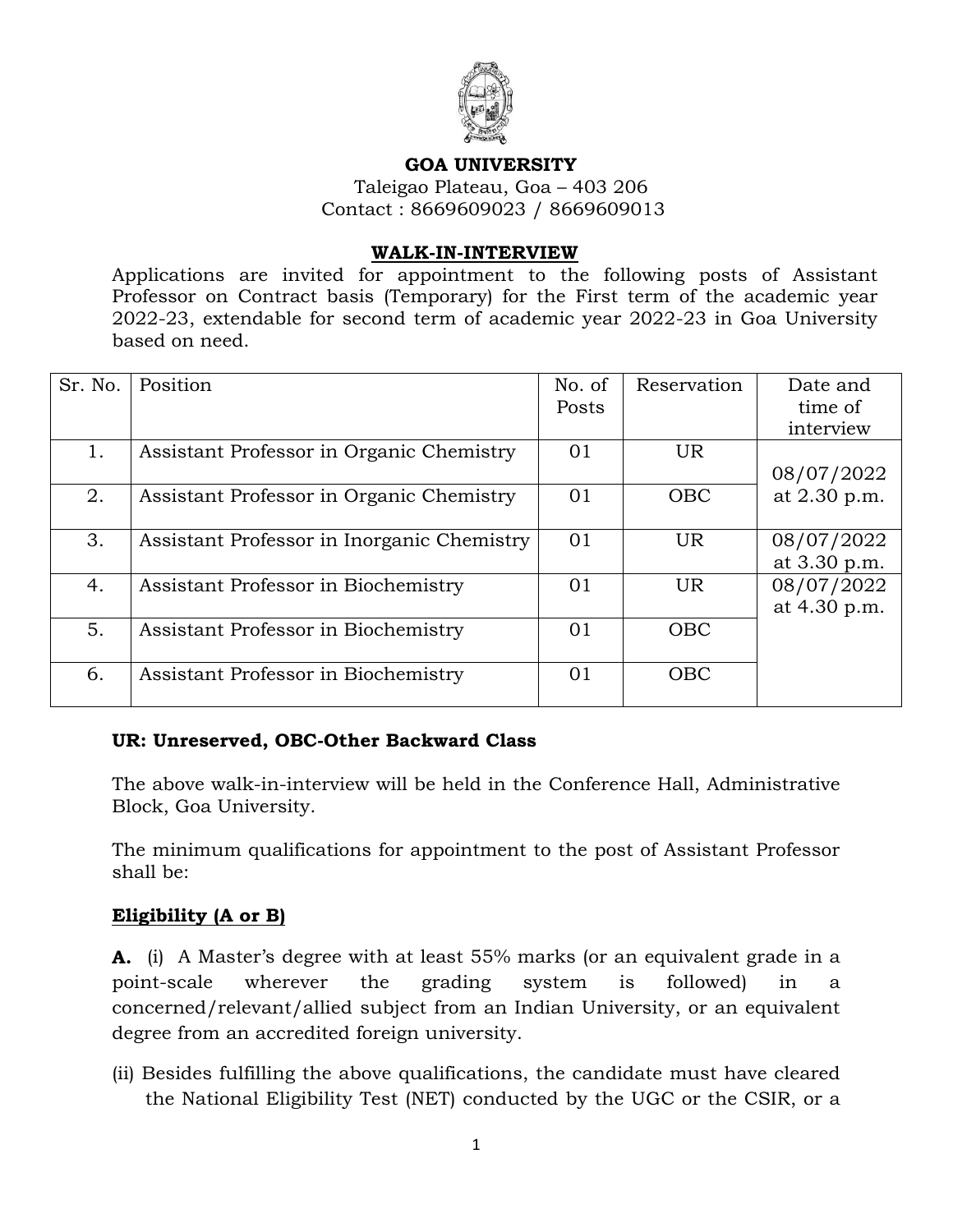similar test accredited by the UGC, like SET or who are or have been awarded a Ph. D*.* Degree in accordance with the University Grants Commission (Minimum Standards and Procedure for Award of M.Phil./Ph.D. Degree) Regulations, 2009 or 2016 and their amendments from time to time as the case may be or have been awarded Ph.D. degree from National Institutes of Importance are exempted from NET/SET:

- *(iii) Provided*, the candidates registered for the Ph.D. programme prior to July 11, 2009, shall be governed by the provisions of the then existing Ordinances/Bye-laws/Statutes of the Institution awarding the degree and such Ph.D. candidates shall be exempted from the requirement of NET/SET for recruitment and appointment of Assistant Professor or equivalent positions in University subject to the fulfillment of the following conditions:
	- a) The Ph.D. degree of the candidate has been awarded in a regular mode;
	- b) The Ph.D. thesis has been evaluated by at least two external examiners;
	- c) An open Ph.D. viva voce of the candidate has been conducted;
	- d) The Candidate has published two research papers from his/her Ph.D. work, out of which at least one is in a refereed journal;
	- e) The candidate has presented at least two papers based on his/her Ph.D work in conferences/seminars sponsored/funded/supported by the UGC / ICSSR/ CSIR or any similar agency.

The fulfillment of these conditions is to be certified by the Registrar or the Dean (Academic Affairs) of the University concerned.

*Note: NET/SET shall also not be required for such Masters Programmes in disciplines for which NET/SET is not conducted by the UGC, CSIR or similar test accredited by the UGC, like SET.*

Candidates with publications in peer reviewed journals as approved by Goa University from time to time or UGC-listed journals shall be desirable.

## **OR**

**B.** The Ph.D. degree has been obtained from a foreign university/institution with a ranking among top 500 in the World University Ranking (at any time) by any one of the following:

- (i) Quacqarelli Symonds (QS)
- (ii) The Times Higher Education (THE)